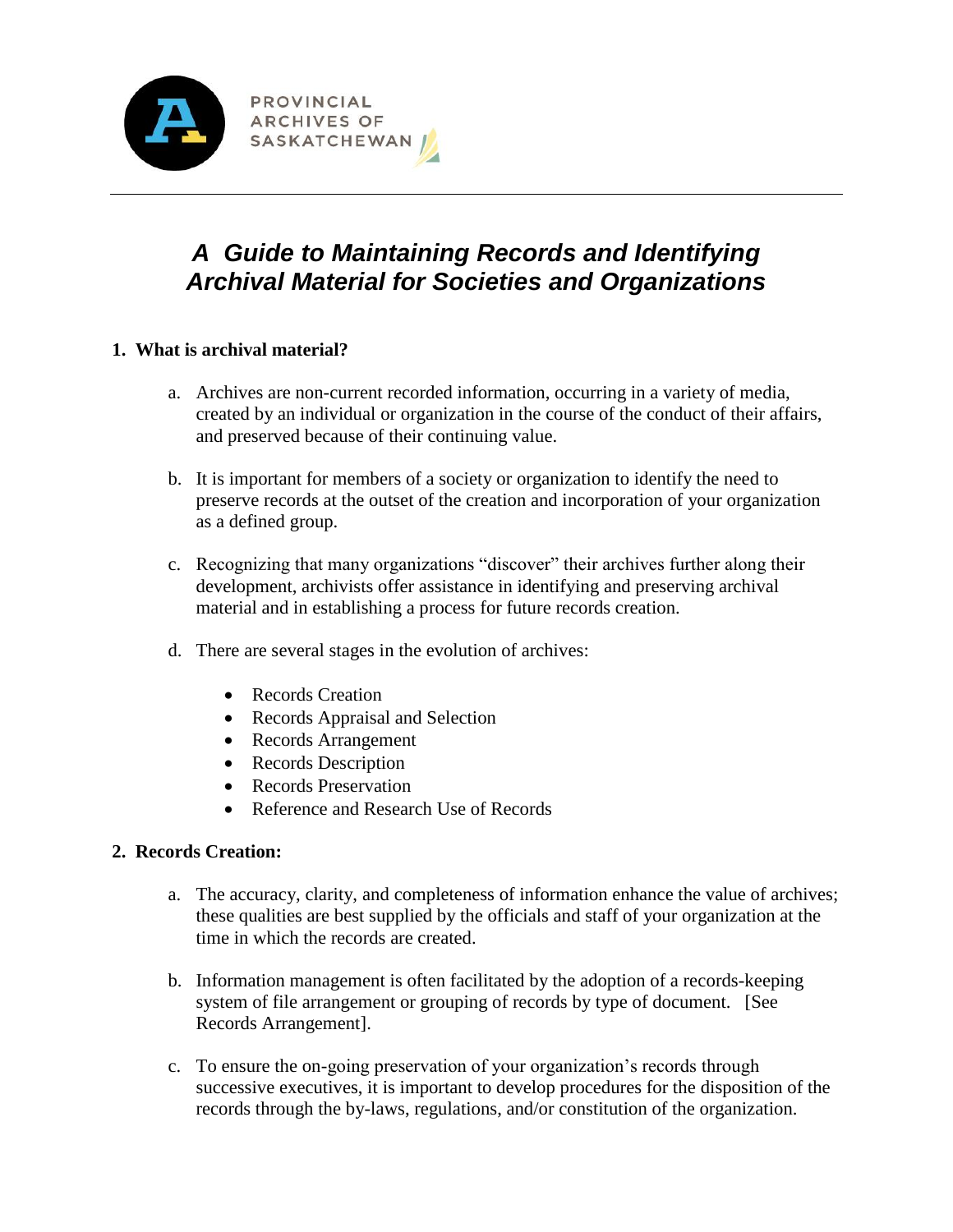- d. If possible, members of your organization should be appointed successively to maintain and monitor the preservation of archival material over the lifetime of the organization. Records are often lost, particularly among special interest and nonprofit groups who may not maintain a physical office; the tendency is for various executive members to store their records at home. As executives change the records are not necessarily passed on with the position. This particularly occurs with records in electronic format.
- e. If an official commitment to the care of the records comes later in the activities of your organization, several questions should be asked as part of the process of regaining control over your records, regardless of format or media:
	- Where are the records currently stored?
	- Who has been responsible for the records? (i.e. position on the executive, members-at-large, etc.)
	- Who within the organization created records in the past and who creates present records?
	- Do officers or executive members retain their own records?
	- Are there non-current, inactive documents and are these kept separate from the current, active files?
	- Are there gaps in the records (i.e. what has become "lost" due to past records retention practices, storage locations, and natural occurrences?)
	- Are there long-term members who could provide a "history" of activities of the organization for these years (i.e. recreating your history through the experience of those who played an active part)?
	- What is the present physical condition of the active and inactive records? How are they currently stored? Who determines the storage needs and makes decisions about the on-going care of the records? Is there a budget allocated for this activity?
	- Are the records in a format which promotes long-term preservation or is transfer to another format required? (i.e. documentary film, electronic records)
- f. Minutes are usually the most significant record for an organization. These documents typically include:
	- The full date of each meeting (i.e. day, month, and year)
	- Where the meeting is held and why
	- The readers of reports and the initials or first and last names of individuals in order to identify specific members decades or centuries later
	- The issues behind the motions of meetings clearly and fully defined
- g. Other records created by the organization and typically of an archival nature (described below) often include:
	- The date of creation (i.e. day, month, and year)
	- For photographs, the date, names of persons, events, and locations depicted
	- Notation of document revisions and/or editions of publications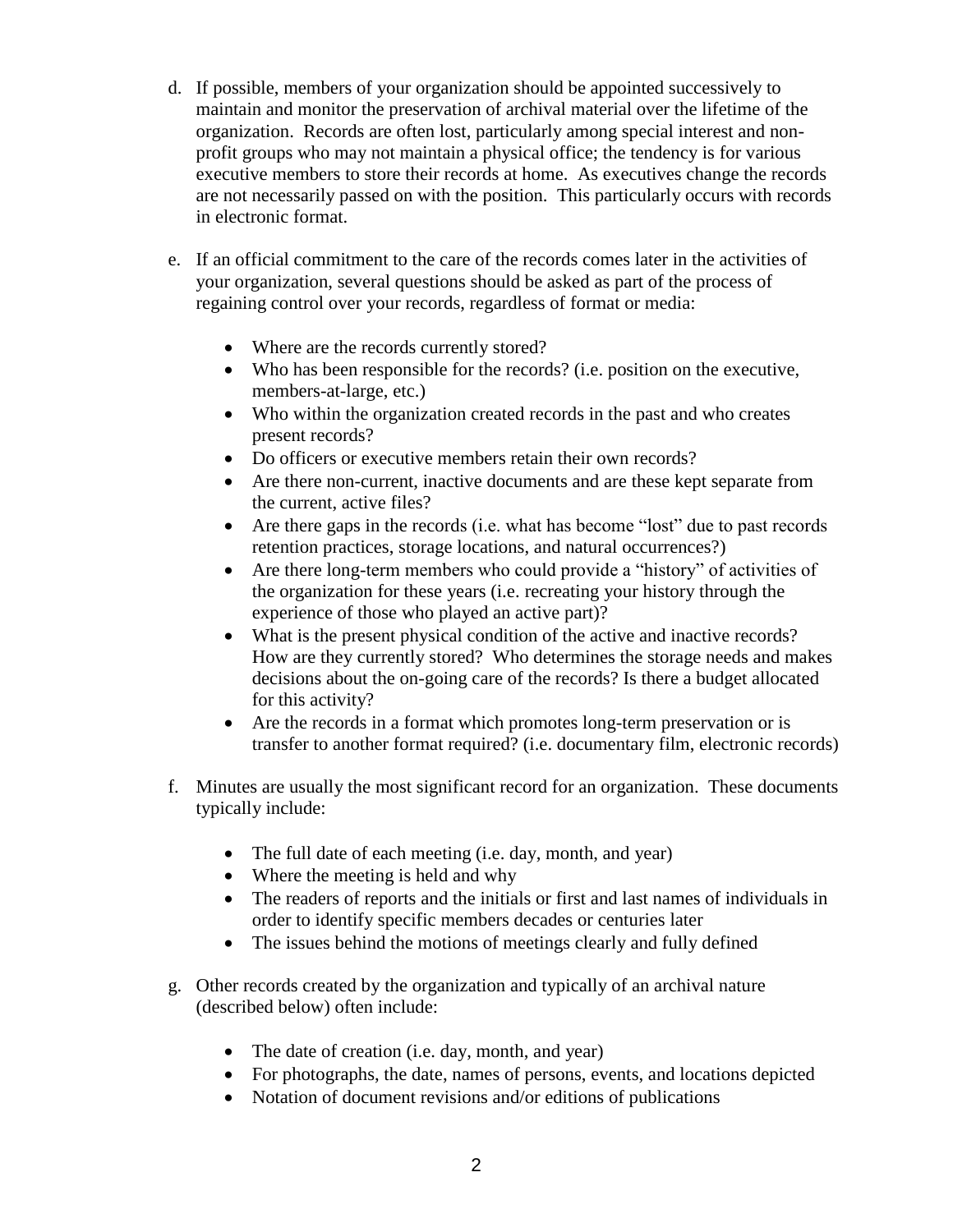# **3. Records Appraisal & Selection:**

- a. Appraisal is the process of determining the on-going value and thus the disposition of records based upon their current administrative, legal, and fiscal use, their evidential and/or historical research value, their arrangement, and their relationship to other records.
	- Administrative value: The usefulness of records to the organization in the conduct of its current activities and business
	- Fiscal value: The documentation of financial transactions and/or how monies are obtained, allotted, controlled and expended by the organization
	- Legal value: The evidence in records of legally enforceable rights or obligations of the organization
	- Historical research value: The usefulness of the record today and possibly fifty or one hundred years from today to persons interested in the history, activities, and impact of the organization on the larger community
- b. Significant records typically containing the above characteristics include:
	- Constitutions
	- Bylaws
	- Minutes
	- Correspondence
	- Briefs and submissions
	- Policy documents
	- Financial records (usually annual, audited statements, grant proposals, and ledgers)
	- Reports
	- Membership lists
	- Scrapbooks
	- Publications (Events programmes, brochures, posters)
	- Photographs
- c. Records frequently discarded include duplicates, adding machine tapes, cancelled cheques, receipt books, mass mailings, material with temporary value such as notices of meetings, and material collected from other organizations.
- d. Whenever in doubt, keep the records!

## **4. Records Arrangement:**

- a. If you are appointed records keeper or archivist at the time of your organization's formation, you can plan a cohesive records system for your organization. Very often, however, your task will include that of arranging records which date back in time.
- b. Steps to arranging records:
	- Identify the types of records which will likely be created by your organization and/or the records that have been turned over to you from past activities.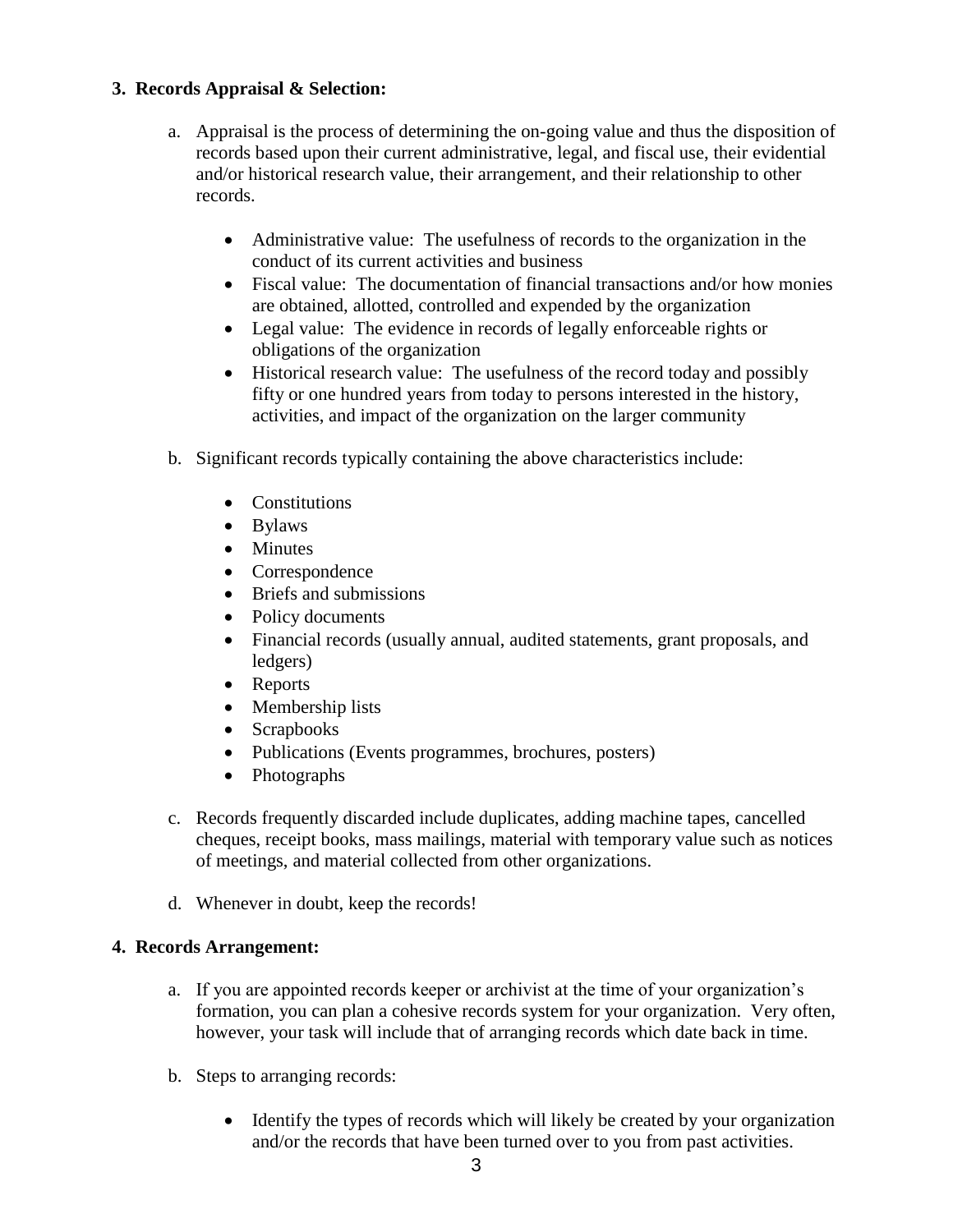- If you have records to arrange, you must first sort them. You should take care to determine whether there is an original order to the files and if so, attempt to preserve that order as much as possible, since much is revealed about an organization by the way it keeps or has kept its records.
- If there is no discernible original order (this is more often the case with organizational records), then you should begin by sorting the records into main units/series or aggregations of related items. (i.e. minutes, account books, membership lists, scrapbooks, correspondence…)
- c. Ways in which these records may be arranged include:
	- By original order: Always maintain the original order where possible. This also allows you to take advantage of any indices or file lists already in existence.
	- By alphabetical order: This alphabetical arrangement might include names of individuals, places, subjects, or types of records.

| $\overline{1}$ .                | <b>Briefs and Submissions</b> |
|---------------------------------|-------------------------------|
| $\mathcal{D}$ and $\mathcal{D}$ | Constitution                  |
| 3.                              | Correspondence                |
| 4                               | Minutes                       |
|                                 |                               |

 By function or activity: Where the organization has several administrative units within it, the arrangement may be according to the office or administrative unit that created the records, and within each series, by activity.

| Example: | 1.            | <b>Board of Deacons</b> |
|----------|---------------|-------------------------|
|          | $\mathcal{D}$ | Board of Education      |
|          | -3.           | <b>Church Council</b>   |
|          |               | יוד י ח                 |

- 4. Pastor's Files
- By physical type or medium: Certain types of records might be grouped together according to the form in which the records exist. This type of arrangement accommodates the special storage and preservation needs of different media. It is in many cases very similar to an alphabetical arrangement.

| Example: | Ι.          | News clippings   |
|----------|-------------|------------------|
|          | $2_{\cdot}$ | Photographs      |
|          | 3.          | Publications     |
|          |             | Sound Recordings |

 By subject: An arrangement by subject is not often imposed on records as a whole since it is not archival practice to break up minutes, scrapbooks and/or other series to place them within a subject based system. The subject arrangement, however, is useful within a unit/series where files deal with specific programmes or activities and/or may contain records of various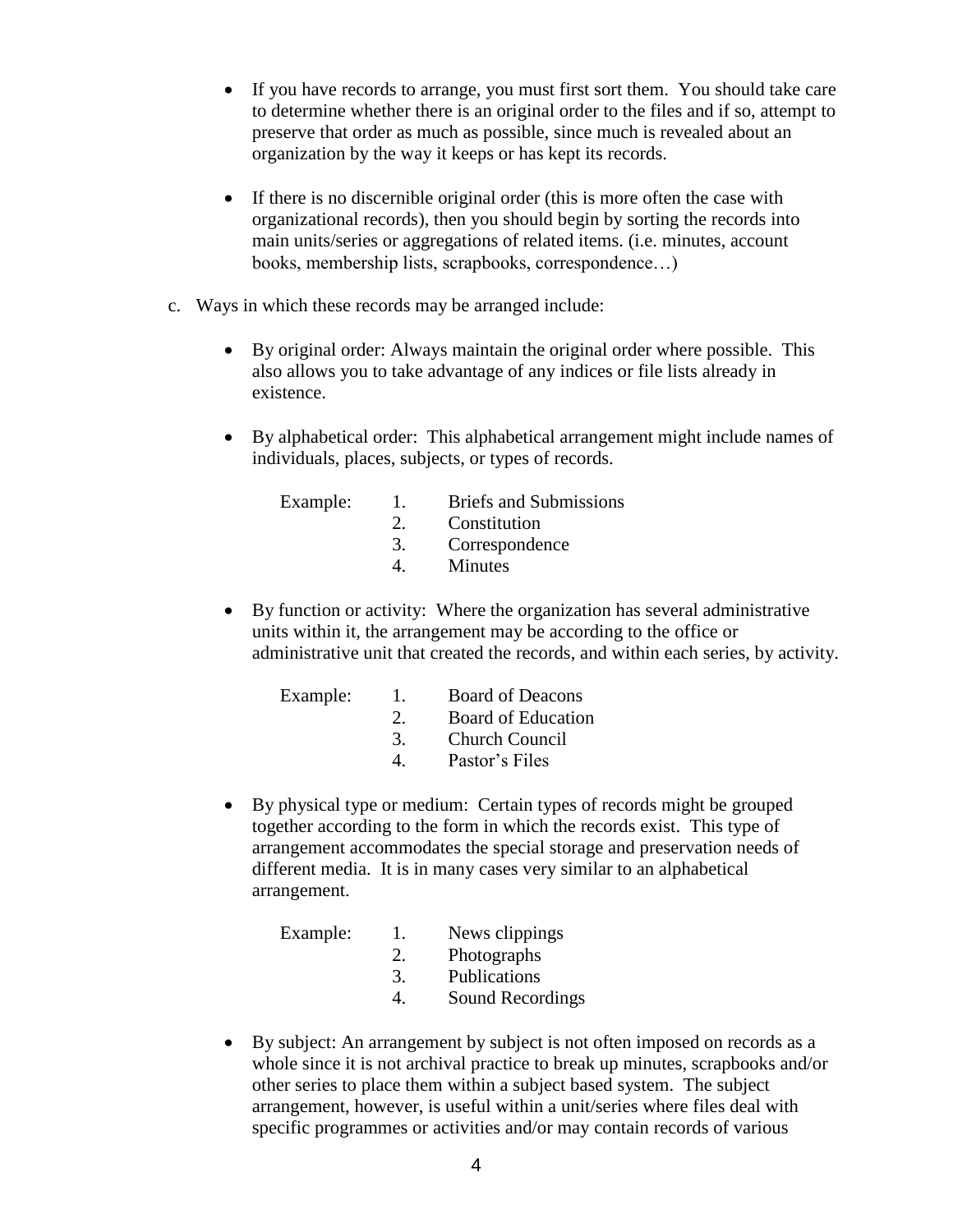physical types. In many instances, these might be incorporated into your primary arrangement, as "subject files."

| Example: | <b>Fund-Raising Project</b>    |
|----------|--------------------------------|
|          | <b>History Book</b>            |
|          | <b>Member Survey</b>           |
|          | <b>Task Force on Education</b> |

- By chronological order: The use of an overall chronological arrangement is usually not feasible, except in instances where the only records generated are related to activities which follow a consecutive process, such as renewing contracts, or where only a single type of record exists (i.e. minute books).
- By numerical order: Filing records according to a numerical system may be cumbersome for small organizations. It is most often applied to large record systems like those of government departments or agencies, or large provincial associations.
- By geographical location: This type of arrangement is most suitable for records that are regional in scope or those reflecting wider provincial, national or international concerns. In many cases, the geographical arrangement is a variation of alphabetical arrangement.

| Example: | Moose Jaw District        |
|----------|---------------------------|
|          | Regina District           |
|          | <b>Saskatoon District</b> |

d. The basis of record arrangement is best determined by the organization. It is advisable to choose a system which is as simple and straight-forward as possible to implement, operate, and maintain. Most often, several types of arrangements will be applied to the records system.

| Example: | Π. | Board of Directors' Reports |
|----------|----|-----------------------------|
|          | 2. | <b>Bulletins</b>            |
|          | 3. | Correspondence              |
|          | 4. | <b>Members</b>              |
|          | 5. | <b>Publicity Workshops</b>  |
|          | 6. | Sound Recordings            |
|          |    |                             |

You have in this example, a mixture of alphabetical, subject, functional, and physical type series. Once you have established your arrangement outline, it should be documented and applied as consistently as possible to the records.

e. If you are working at arranging a large collection of records, identified series can be roughly boxed until each unit/series is arranged in turn. Again, this can be done based on any system and may vary from series to series. The chronological arrangement is often most appropriate for correspondence, minutes, scrapbooks, etc.; the subject arrangement for news clippings, brochures, etc.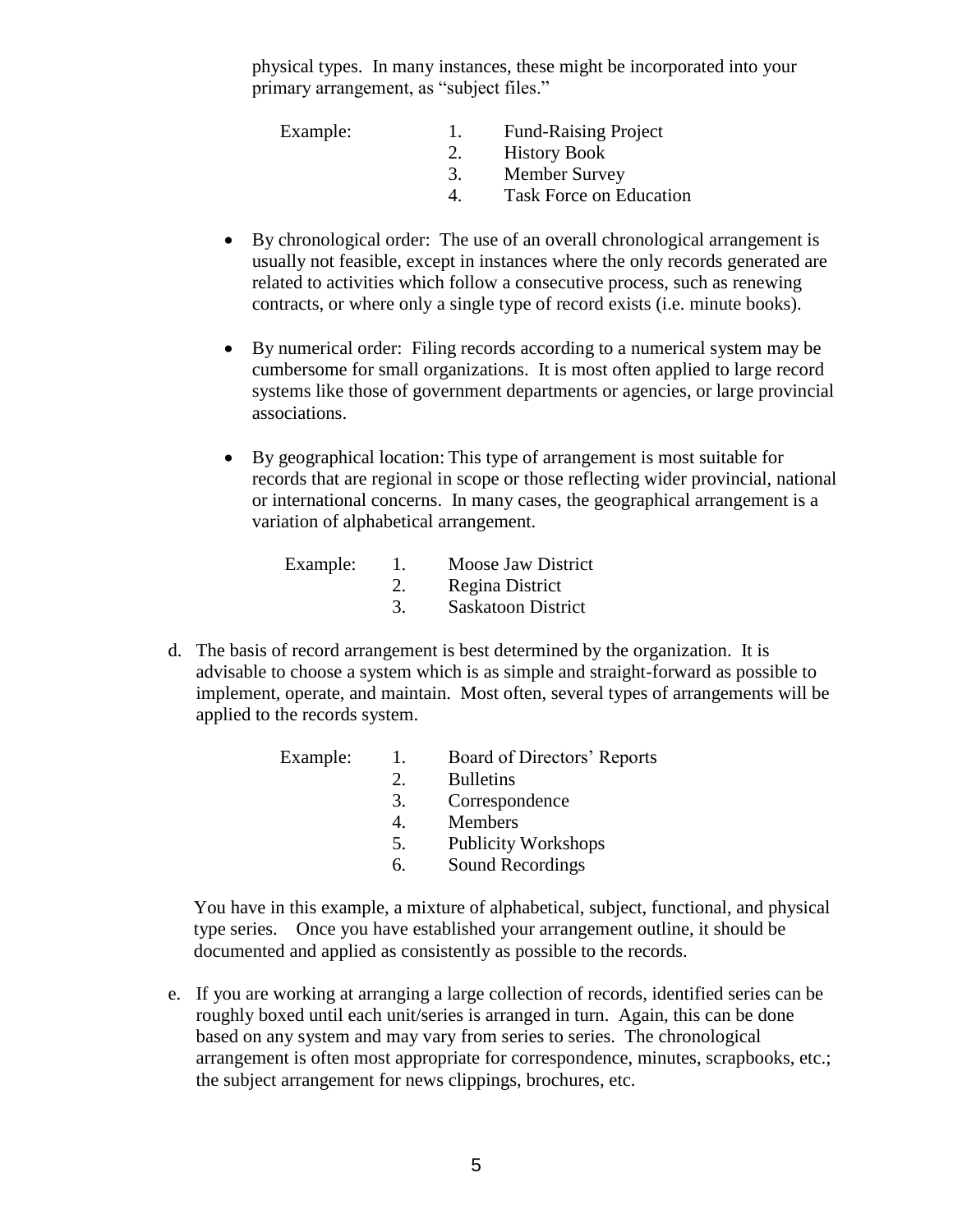- f. It is important to note the inclusive dates of each series and file. It is often possible to discern missing dates of documents from the context of the files. If this is not possible, the undated documents should be placed together at the beginning of each file.
- g. Enclosures can, depending on their size and medium, be left with the document to which they are attached. You may wish, however, to remove large documents such as maps or plans; fragile documents such as photographs or drawings; or documents such as newspaper clippings which stain adjoining materials, to separate files. In each instance, a note should be left in the file, at the location of each item removed to maintain the purpose or context of this document's creation.

# **5. Records Description:**

- a. Where societies or organizations have chosen to donate inactive records to the Provincial Archives, most often archivists complete the description of records once records have been transferred to the Archives.
- b. However, if in-house listings of records are desired by an organization, the level of description used in identifying the records in your care depends on the complexity of records arrangement, the significance of records content, the available resources to undertake a listing project, and the demand for records use. Listings are often referred to as "finding aids".
- c. Finding aids include:
	- Checklists: File level listings which usually contain file titles, inclusive dates and the extent of each file.
	- Inventories: File level listings which include, in addition to what is contained in checklists, a brief description of the contents of each file (i.e. summary of material related to the file title).
	- Indices: At times a subject or name index supplements, but does not replace, the information contained in a checklist or inventory.
- d. Finding aids can be in a variety of forms, as traditional textual records, in electronic form, or as databases. Most finding aids also include a brief administrative history of the organization, which contains details such as the date(s) of incorporation and/or dissolution, enabling legislation, a summary of the organization's primary functions and purpose, and any significant events or activities.
- e. Copies of finding aids prepared by Provincial Archives staff to describe records transferred to the custody of the Archives are sent to donor organizations for reference use.

# **6. Records Preservation:**

a. When material is transferred to the Provincial Archives, archivists apply preservation techniques most needed to maintain the material in as close to original form as possible.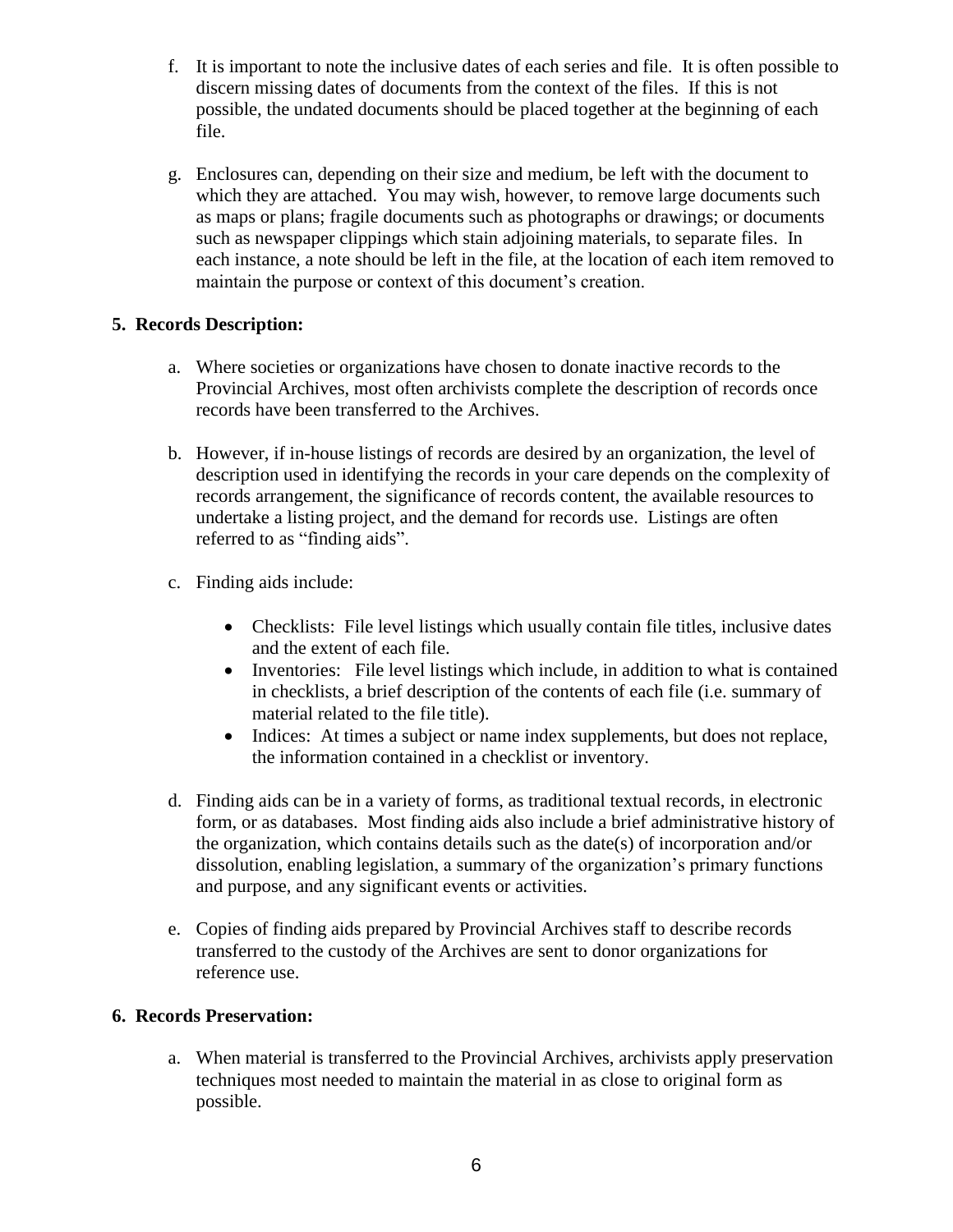- b. Essentially these techniques involve attempting to protect the records from misuse; from damage caused by light, micro-organisms and insects; from extreme temperatures; and, as much as possible from disasters such as floods or fires.
- c. Certain measures can be undertaken by an organization to ensure records preservation:
	- While arranging records remove staples, pins, paper clips, and elastics. Straighten and unfold documents whenever possible.
	- Do not smoke, eat or drink around the records, or use hand lotion prior to working with them.
	- Never use tapes or glues to "repair" records.
	- Control the use of fragile original documents (use copies, if possible).
	- Use appropriate folders, containers and storage boxes to store your records.
	- Wear clean cotton or plastic gloves when handling photographs, negative microfilm, audio tapes, drawings, etc.
	- DO NOT store your records in basements or attics where there is danger of water damage and/or large variations in temperature and/or insects.
	- Check the physical condition of records regularly and take remedial action where necessary.

## **7. Reference and Research Use:**

- a. Individuals within the organization and those who are not members may wish to consult the records to learn about past activities, or origins of the more recent focus of the organization.
- b. Always balance the needs of preservation with the needs of the researcher.
- c. Decide whether certain records should have limited access or not be accessible for privacy or organizational reasons, and identify these records.
- d. If at all possible, encourage the consultation of your records in-house. Should materials need to leave the organization's office, keep a detailed borrowers' log identifying the date, the title of the record, the name of the borrower, the initials of the issuer, and the date of the return of the records, with additional notes where necessary (i.e. condition report upon return, etc.)

# **8. The Provincial Archives of Saskatchewan:**

The Provincial Archives is an arms length institution established by the provincial government with a legislated mandate to select, acquire, arrange, preserve, and make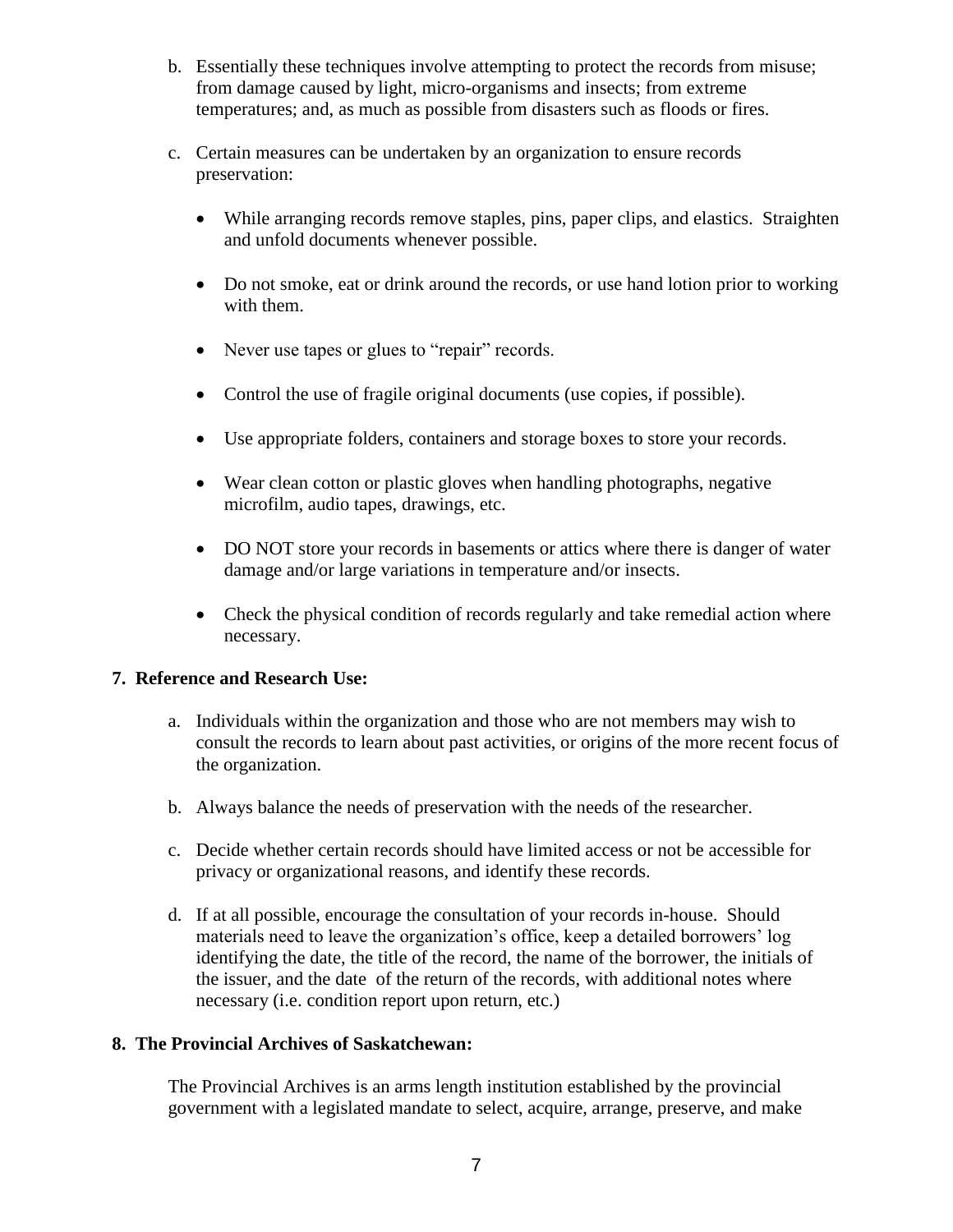government sources – bearing on the history of Saskatchewan available, documentary materials in all media – from both private and official

- a. Qualified staff at the Provincial Archives is available for consultation and advice on general records management practices, on archival techniques and practices, and on the transfer process for records donation to our institution.
- b. If your organization has no suitable or safe place to store its archival records, these records may be donated to the Provincial Archives to ensure long-term preservation and wider availability for historical research. Donors should be aware that this involves a transfer of physical ownership to the records; the records become part of our permanent holdings.
- the donor and the Provincial Archives. c. Where it is necessary to restrict research access to records for a defined period of time, an agreement governing the use of the records is formally negotiated between
- more than five or ten years old to the Provincial Archives on a regular basis. d. Many organizations maintain their active files only and transfer those files which are
- e. Records which have an ongoing use within your organization but which also hold an historical significance may be copied by Archives staff. The original records then would be transferred to the Archives for preservation or consultation purposes and the copy returned to the organization for reference by its members.
- f. For further information contact:

 Regina, SK. S4P 3C6Phone: (306) 787-0452 Fax: (306) 787-0708 Email: tgillis@archives.gov.sk.ca Trina Gillis Manager Appraisal, Acquisition, Legislative Compliance and Access Services Provincial Archives of Saskatchewan P.O. Box 1665

## **9. Additional Sources:**

If your organization is considering the formal establishment of an archive, or wishes more detailed information on the disposition of records, general records practices, or the description of archival records in your office, the following sources provide valuable reference:

> *a. ARMS 2014: Administrative Records Management System 2014 for Saskatchewan Government Departments, Crown Corporations, Boards, Commissions and Agencies*, Provincial Archives of Saskatchewan.

Available on the website for the Provincial Archives [\(http://www.saskarchives.com/sites/default/files/pdf/arms\\_2014.pdf\)](http://www.saskarchives.com/sites/default/files/pdf/arms_2014.pdf) this manual defines the records retention and disposal system in place for the administrative records of the Government of Saskatchewan. For larger